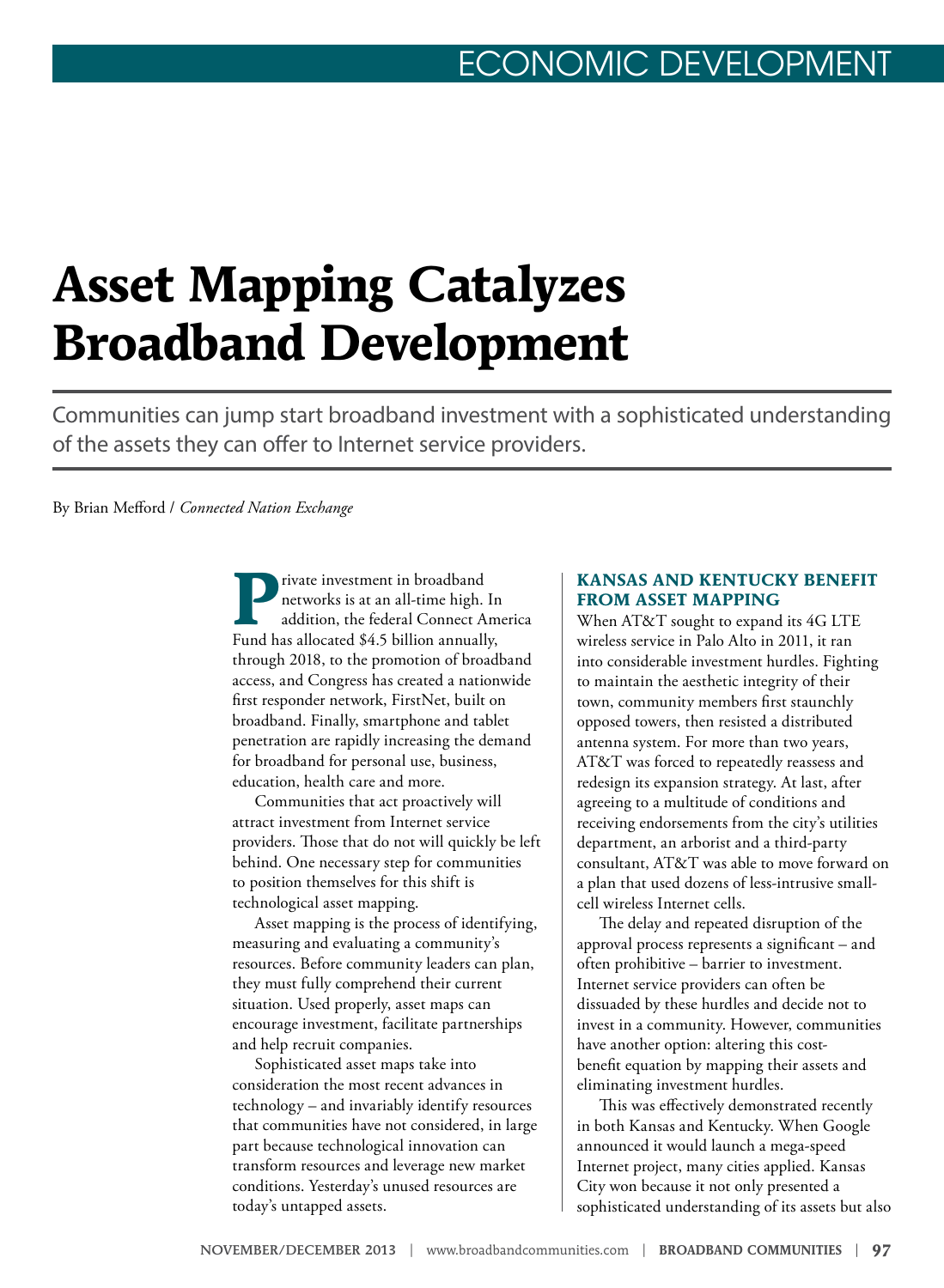## ECONOMIC DEVELOPMENT

Asset maps play a central role – they simultaneously cut costs, demonstrate benefits and expedite access to Internet service providers.

was able to use that understanding to coalesce a united front. Now the city enjoys the highest Internet capacity in the nation. Its economy – and the start-up ecosystem in particular – has experienced a vibrant renaissance.

Asset maps draw investment and attract high-speed Internet access to new places. Until recently, citizens in Warren County, Ky., were handicapped by a lack of access to high-speed Internet. Though technically "served" according to the state's broadband map, students often had to visit one another's homes in the hope of finding Internet service fast enough to finish their homework. Their education was stifled, and teachers had difficulty teaching students the skills needed in today's economy.

Warren County decided to act. It first hired a technology consulting firm, Connected Nation Exchange (CNX), to perform a holistic study of the community's infrastructure and

capabilities. CNX analyzed reports, measured throughput and interviewed stakeholders. It created a GIS map that integrated the county's infrastructure with census data and household coverage. It then compiled this technical data alongside market data, ultimately creating an asset map that Warren County used to recruit investment.

The initiative was a success. Within a few months, a locally owned wireless broadband company, FastNet, had negotiated countywide leases with public agencies for access to such things as water towers, roof access and dark fiber. As a result, the company is now able to offer high-capacity broadband services to homes and businesses throughout the entire county and even surrounding counties. This distinction separates Warren County from competing communities in recruiting businesses and meeting the needs of the education community. In addition, the Warren County asset maps supported the public



Exhibit 1: Asset Map Example *Source: Connected Nation Exchange* 



safety community in its upgrade of its own communications network, pointing to existing tower assets that could be used instead of newly built towers as originally proposed.

As these cases demonstrate, communities that enlist proactive strategies are better able to draw investment. Kansas City and Warren County demonstrate that asset maps play a central role by simultaneously cutting costs, demonstrating benefits and expediting access to Internet service providers.

#### **WHAT IS ASSET MAPPING?**

Communities have long recognized the benefits of mapping their resources, often using maps to revamp their economic development strategies. Asset mapping can require taking full stock of all asset types. These include human capital, research and development institutions, financial capital, the industrial base, connective organizations, the legal and regulatory environment, physical infrastructure and quality of life. Once a community obtains a clear picture of its current situation, it can use its asset map as a catalyst for public-private partnerships, plans, benchmarking and performance measurement.

Creating an accurate, useful asset map is no easy task. Researchers, analysts and professionals typically survey economic reports and profiles, scan available information from the Internet and other sources and extensively interview local leaders and pertinent experts. A community's assets must be understood within the context of its region, including the larger networks that connect the community to regional, national and global economies. Only by examining a community's assets within a larger context of opportunity can mappers ascertain the value of assets.

Technological assets are some of the most complex to map. Experts must model broadband availability and usage, which requires identifying physical infrastructure such as towers, antennas and fiber cables and surveying residential, commercial and public users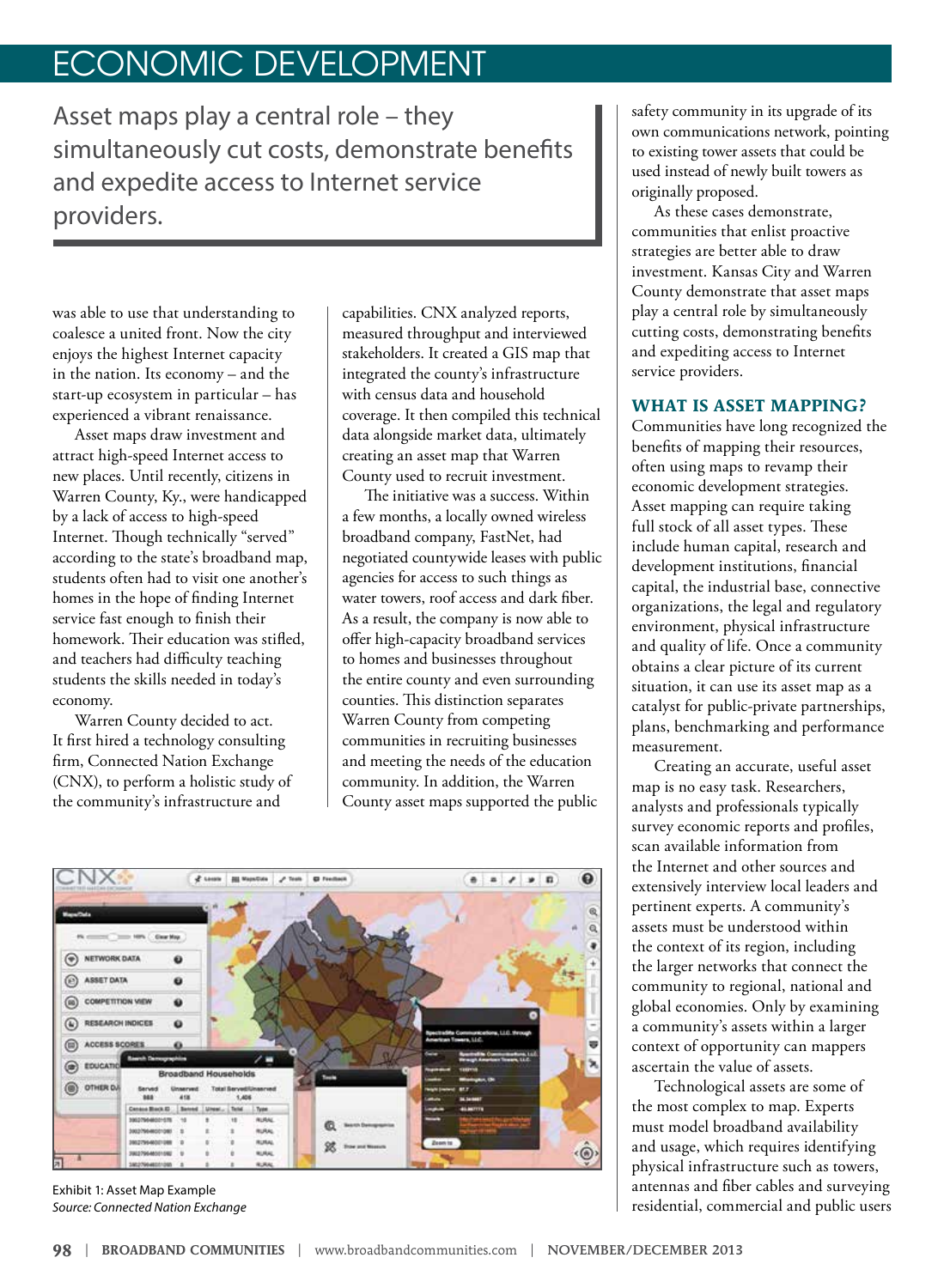to measure demand and throughput. The topological and physical attributes of a community must be mapped in great detail, as actual throughput varies depending on a number of potential barriers. Compiling all this information in a user-friendly format yields an integrated assessment of a community's broadband usage, resources and needs.

#### **SMALL-CELL TECHNOLOGY**

Small-cell wireless technology illustrates how asset mapping can attract investment and help monetize previously unused resources. The speed and capacity of broadband directly depend on access to the nationwide broadband network, which is transmitted along two major pathways: fiber cable and wireless broadcasting. Cable provides a physical connection to the network, and wireless connects via broadcasting hubs, called cells. Traditionally, these cells have been located on high-rise towers, which are scattered throughout a region. A community's broadband capacity, therefore, has depended on the number and quality of cables and towers a community can access.

As demand for broadband services has increased, so has the demand for broadband infrastructure. The need for towers, in particular, has gone up dramatically. This phenomenon, known as "densification," requires more and more towers to be built in the same area.

Increasing the number of large, unsightly, obstructive towers in populated areas is often an unwanted development. Technology companies have adapted by inventing smaller and smaller cells. Today, these cells do not require large, obstructive towers; they can be placed on rooftops, steeples and other smaller-profile towers. Some microcells can even be installed within an office and serve an entire floor.

This represents a dramatic shift for broadband development in both cost and availability. As densification pressures mount, the frequency of small cells will need to increase exponentially in concentrated areas of broadband usage to meet the demand for speed and service.



Exhibit 2: Industry Forecasts of Mobile Data Traffic *Source: National Broadband Plan, www.broadband.gov*

A second driver in the demand for small cells relates to fiber cable. Though Internet service providers have invested significantly in fiber cables, the cost of last-mile fiber is often prohibitive. Installing underground cables is very expensive, especially in the final leg to the end user. At that point, the number of users does not always justify the capital expenditure. Small-cell wireless has created a new option by providing an affordable link between fiber cables and end users.

Because of densification and lower costs, the usage of small cells is growing rapidly. From 2010 to 2011, small-cell usage increased by 23 percent. From 2012 to 2016, revenue from small cells is expected to climb from \$100 million to \$1 billion.

Small-cell usage has the potential to catch up to and keep pace with the steep climb in broadband demand. This bodes well for both large and small communities seeking to upgrade their broadband infrastructure. Densely populated metro centers can meet the rising demand of broadband with affordable, nonintrusive cells. Small communities can extend broadband to their populations by linking inexpensive mobile platforms to the national grid. However, the degree to which a community can harness this trend depends on how well it can prepare for this technology.

#### **ASSET MAPPING DRIVES NEW VALUATION**

Communities should immediately consider mapping their assets in light of new technology. Doing so will surely increase their ability to attract the widespread investment occurring in broadband. However, simply creating a list of assets is not enough. Assets must be evaluated within the context of market demand and supply.

Asset value depends on a host of factors. The first is an asset's ability to access the larger broadband network. Cell sites, for example, must be installed in areas with the necessary backhaul to support data throughput. This backhaul includes fiber line capacity and density of existing cell towers.

Perhaps the most important factor in valuing an asset is its proximity to end users – the demand side of the equation. Business, health care, education and residential clusters represent significant but varying levels of demand for broadband usage. This demand, in turn, determines the volume and data rates required to support the area. In the case of small-cell technology, a public library or church steeple adjacent to a commercial district may generate greater investment interest than a rural water tower. Calculating these dynamics in conjunction with specific locations on an asset map can powerfully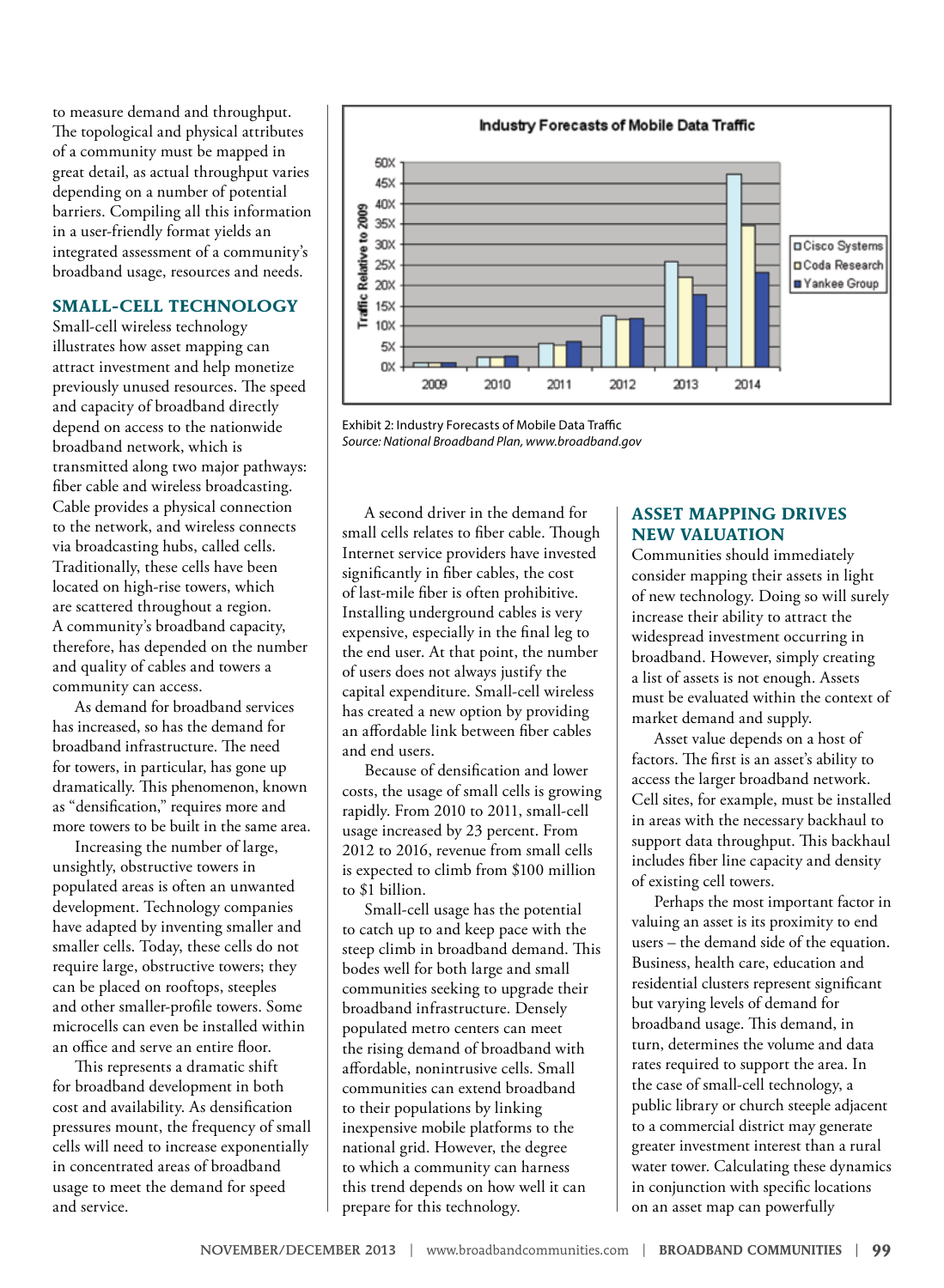### ECONOMIC DEVELOPMENT

A public library adjacent to a commercial district may generate greater investment interest than a rural water tower.

demonstrate the economic viability of particular broadband areas.

Other relevant assets extend beyond technology. Rights of way and zoning permits, for example, are substantial assets. The more a community can eliminate hurdles, the more robust its technological assets become. Moreover, expediting procedures powerfully demonstrates a community's willingness to engage in broadband investment. Failing to do so demonstrates the opposite and therefore leads to underserved communities. A slow-moving approval process can significantly escalate costs, discouraging broadband providers from doing business in the community.

#### **OPPORTUNITY FOR INVESTMENT**

The value of new assets ultimately depends on how likely these assets are to be integrated into the nationwide network and how well they can be integrated into that network. Fortunately, there is tremendous momentum for both communities and companies to invest in broadband technologies. The benefits are increasingly clear, and the federal government is currently investing substantial resources to ensure that the quality of the nation's technology infrastructure is second to none.

The marketplace has organic momentum as well. As of 2012, smartphone usage reached 80 million customers and is growing at 25 percent per year. As video streaming and interactive content have become commonplace, the demand for more data transmitted at faster speeds has grown rapidly. Indeed, the demand for broadband is expected to rise to as much as 25 to 35 times its current usage by 2016. This unprecedented expected

increase in demand signals an everpressing need to invest in the necessary infrastructure. Although there are more than 250,000 cell towers in the United States today, the current rate of infrastructure expansion is expected to cover only a portion of the demand. Small cells will ultimately be the ideal method to meet this unmet demand.

Internet service providers have grown eager to harness this shift. AT&T, for example, is investing heavily in small-cell infrastructure as part of its Project VIP. The company has laid out an aggressive investment plan that includes an expanding reliance on small-cell sites and in-building distributed systems. Indeed, AT&T plans to build 40,000 new small-cell sites versus 10,000 new towers over the next two years.

Other companies have sprung up to harness new opportunities. Republic Wireless, a young but growing company, utilizes Wi-Fi networks to provide mobile telephone service at much cheaper rates. There is momentum in all levels of the broadband economy.

#### **RETURN ON INVESTMENT**

By using asset maps, communities and broadband providers can pinpoint opportunity, facilitate partnerships, anticipate hurdles and streamline processes. Such an initiative would be tremendously attractive for Internet service providers, who often need to be convinced of the value of investing in a particular community. A community that has measured, analyzed and assessed potential assets and also garnered support for the development will undoubtedly stand out among possible development locations for national carriers.

Communities that successfully

position themselves for broadband investment see extraordinary results. Put simply, high-speed broadband has become an integral and necessary condition for any community in the 21st century. This includes enhanced quality of life and improved health care, education and public safety.

Most clearly, broadband access creates jobs. This can be seen on both extremes of the broadband-capacity spectrum. As discussed above, Kansas City is rapidly becoming a hub for business growth and innovation because of the Google Fiber program. On the opposite end of the spectrum, communities without broadband are simply passed by in an increasingly competitive, mobile and transitory economy. Companies without broadband access cannot compete with those that have it; thus, communities without broadband are unable to recruit or keep quality companies.

When a community receives broadband, it is quite literally placed on the map. Communities that were once quickly overlooked are now viable candidates for possible locations of new enterprise. As a small example, many companies have started "reshoring" their operations to the United States. Previously outsourced operations, such as call centers, are now being placed in rural communities that have gained access to broadband. Within this fastpaced, interconnected economy, only communities with broadband capacity could even be considered.

Though broadband infrastructure as a whole certainly benefits communities, monetizing previously unused assets has the most immediate effect on a community's bottom line. A municipal building can lease cell-site locations for \$18,000 to \$24,000 a year. If this estimate held true in the Palo Alto example of 40 AT&T sites, that community might have generated revenues of \$720,000 to \$960,000 a year. Given the recent budget constraints afflicting communities across the nation, such an annual inflow of cash could represent a tremendous immediate benefit.